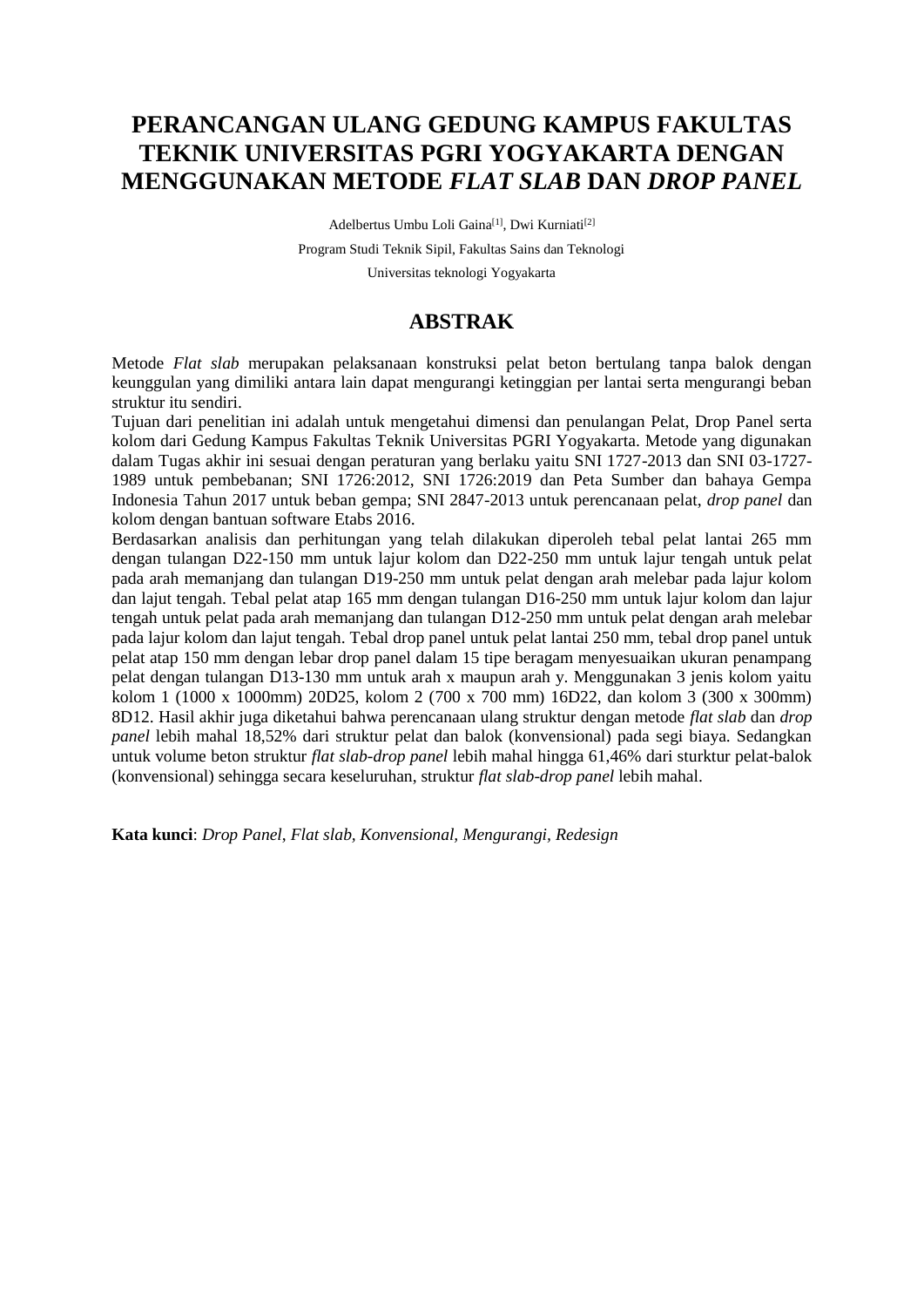## **REDESIGN OF CAMPUS BUILDING OF FACULTY OF ENGINEERING, YOGYAKARTA PGRI UNIVERSITY USING FLAT SLAB METHODS AND DROP PANEL**

Adelbertus Umbu Loli Gaina<sup>[1]</sup>, Dwi Kurniati<sup>[2]</sup>

### Civil Engineering Department, Faculty of Science and Technology, University of Technology Yogyakarta

#### Abstract

The flat slab method is the implementation of reinforced concrete slab construction without blocks with the advantages of reducing the height per floor and reducing the load on the structure itself.

The purpose of this study was to determine the dimensions and reinforcement of plates, drop panels and columns of the Campus Building, Faculty of Engineering, University of PGRI Yogyakarta. The method used in this final project was in accordance with the applicable regulations, namely SNI 1727-2013 and SNI 03-1727-1989 for loading; SNI 1726: 2012, SNI 1726: 2019 and Map of the Source and the Dangers of the Indonesian Earthquake 2017 for earthquake loads; SNI 2847-2013 for plate, drop panel and column planning with the help of 2016 Etabs software.

Based on the analysis and calculations that have been carried out, it was obtained that the floor slab thickness was 265 mm with D22-150 mm reinforcement for column and D22-250 mm for the middle row for the plate in the longitudinal direction and reinforcement D19-250 mm for the plate with the width direction of the column and knit the middle. The thickness of the roof plate was 165 mm with D16-250 mm reinforcement for column and middle row for plates in the longitudinal direction and reinforcement D12-250 mm for plates in the widening direction in column and middle row. Drop panel thickness for floor plate was 250 mm, drop panel thickness for roof plate was 150 mm with drop panel width in 15 different types according to the size of the cross section of the plate with reinforcement D13-130 mm for both x and y directions. It used 3 types of columns, namely column 1 (1000 x 1000mm) 20D25, column 2 (700 x 700 mm) 16D22, and column 3 (300 x 300mm) 8D12. The final result mentioned that the re-planning of the structure using the flat slab and drop panel method was 18.52% more expensive than the conventional plate and beam structure in terms of cost. Whereas for the concrete volume of flat slab-drop panel structures, it was more expensive up to 61.46% of the (conventional) plate-beam structure so that overall flat slabdrop panel structures were more expensive.

Keywords: *Drop Panel, Flat slab, Conventional, Reduce, Redesign*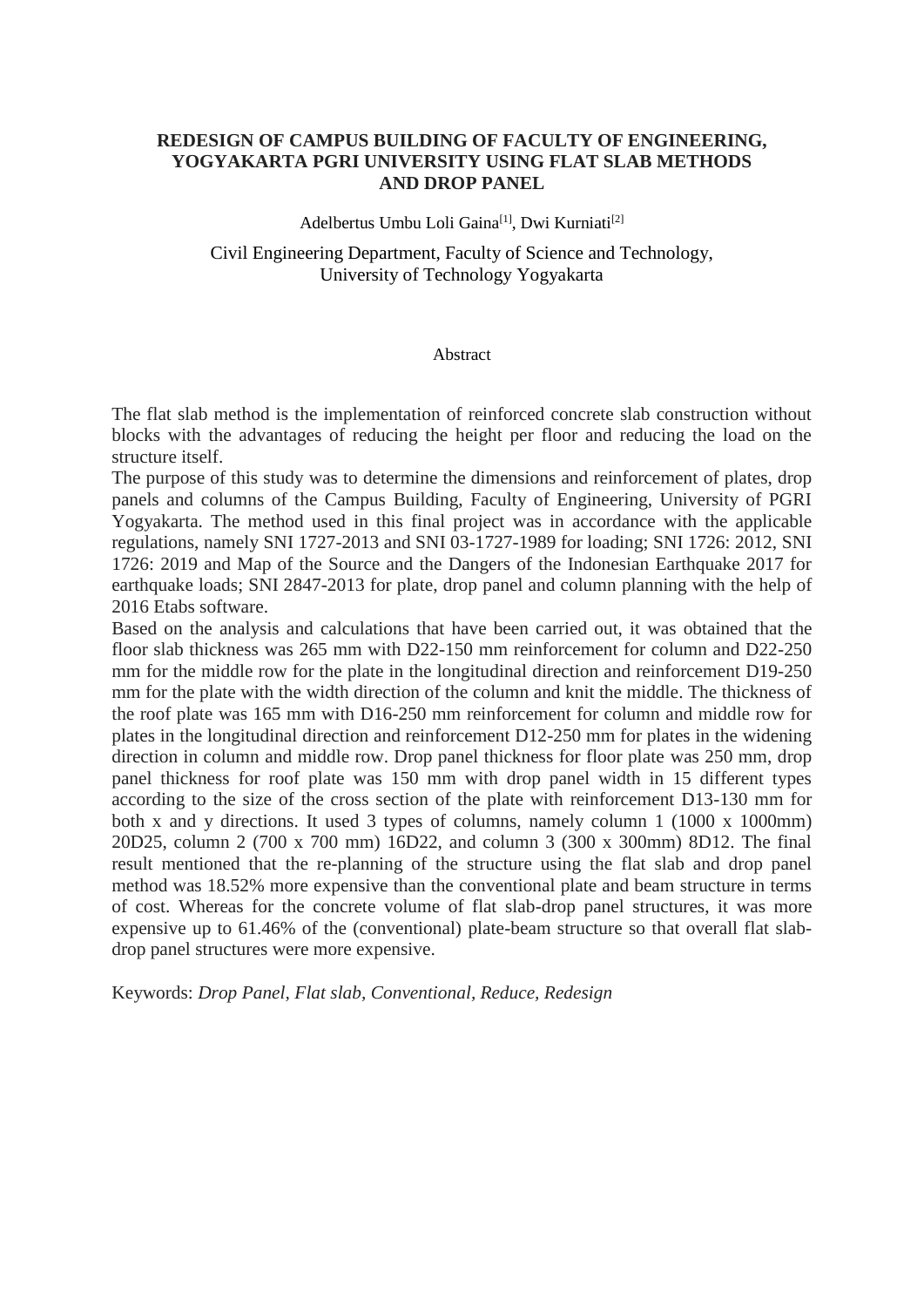#### **DAFTAR PUSTAKA**

- Arsoni, A., 2010, *Struktur Beton I (Beton dan Plat Beton Bertulang),* Graha Ilmu, Yogyakarta.
- Badan Standarisasi Nasional. 1989. *Pedoman Perencanaan Pembebanan untuk Rumah dan Gedung nomor 03-1727*. Jakarta.
- Badan Standarisasi Nasional. 2002*. Tata Cara Perencanaan Ketahanan Gempa untuk Struktur Bangunan Gedung dan Non Gedung nomor 03-2847*. Jakarta.
- Badan Standarisasi Nasional. 2012*. Tata Cara Perencanaan Ketahanan Gempa untuk Struktur Bangunan Gedung dan Non Gedung nomor 1726*. Jakarta.
- Badan Standarisasi Nasional. 2013. *Persyaratan Beton Struktural untuk Bangunan Gedung nomor 2847*. Jakarta.
- Badan Standarisasi Nasional. 2013. *Beban Minimum untuk Perancangan Bangunan Gedung dan Struktur Lain nomor 1727*. Jakarta.
- Badan Standarisasi Nasional. 2019. *Tata Cara Perencanaan Ketahanan Gempa untuk Struktur Bangunan Gedung dan Non Gedung nomor 1726*. Jakarta.
- Chavan, G.R. dan Tande, S.N., 2016, *Analysis and Design of Flat Slab,* International Journal of Latest Trends is Engineering and Technology, 7(1):133-138.
- CIV204-Perancangan Struktur Beton, 2018, *Materi Struktur Beton Lanjutan,* Universitas Pembangunan Jaya, Tangerang Selatan.
- Ferguson, P.M., 1991, *Dasar-dasar Beton Bertulang,* Erlangga, Jakarta.
- Google Earth Pro. 2019. Peta Lokasi Proyek Pembangunan Gedung Fakultas Teknik Universitas PGRI Yogyakarta. [https://earth.google.com/web/.](https://earth.google.com/web/) Diakses Pada Tanggal 5 Februari 2020 Pukul 20.00 WIB.
- Hasibuan, S.A.R., 2019, *Redesain Awana Condotel dengan Menggunakan Metode Flat Slab Berdasarkan SNI 2847-2013,* Tugas Akhir, Universitas Teknologi Yogyakarta, Yogyakarta.
- Imran, I., Hendrik, F., 2017, *Perencanaan Lanjut Struktur Beton Bertulang,* ITB, Bandung.
- McCormac, J.C., 2000, *Desain Beton Bertulang,* Erlangga, Jakarta.
- Mpa The Concrete Centre, 2016, *Slabs and Flat Slabs Lecture 5,* EC2 Webinar, London.
- More, R.S., and Sawant, V.S., 2015, *Analysis of Flat Slab,* International Journal of Science and Research. Title no.98-101.
- Munawar, M.C., 2014, *Kajian Struktur Bangunan Gedung Politeknik Perkapalan ITS dengan Sistem Plat dan Balok Biasa Konvensional Dibandingkan Sistem Struktur Flat Slab dengan Drop Panel Ditinjau dari Estetika, Biaya dan Waktu,* Tugas Akhir, Politeknik Perkapalan ITS, Surabaya.